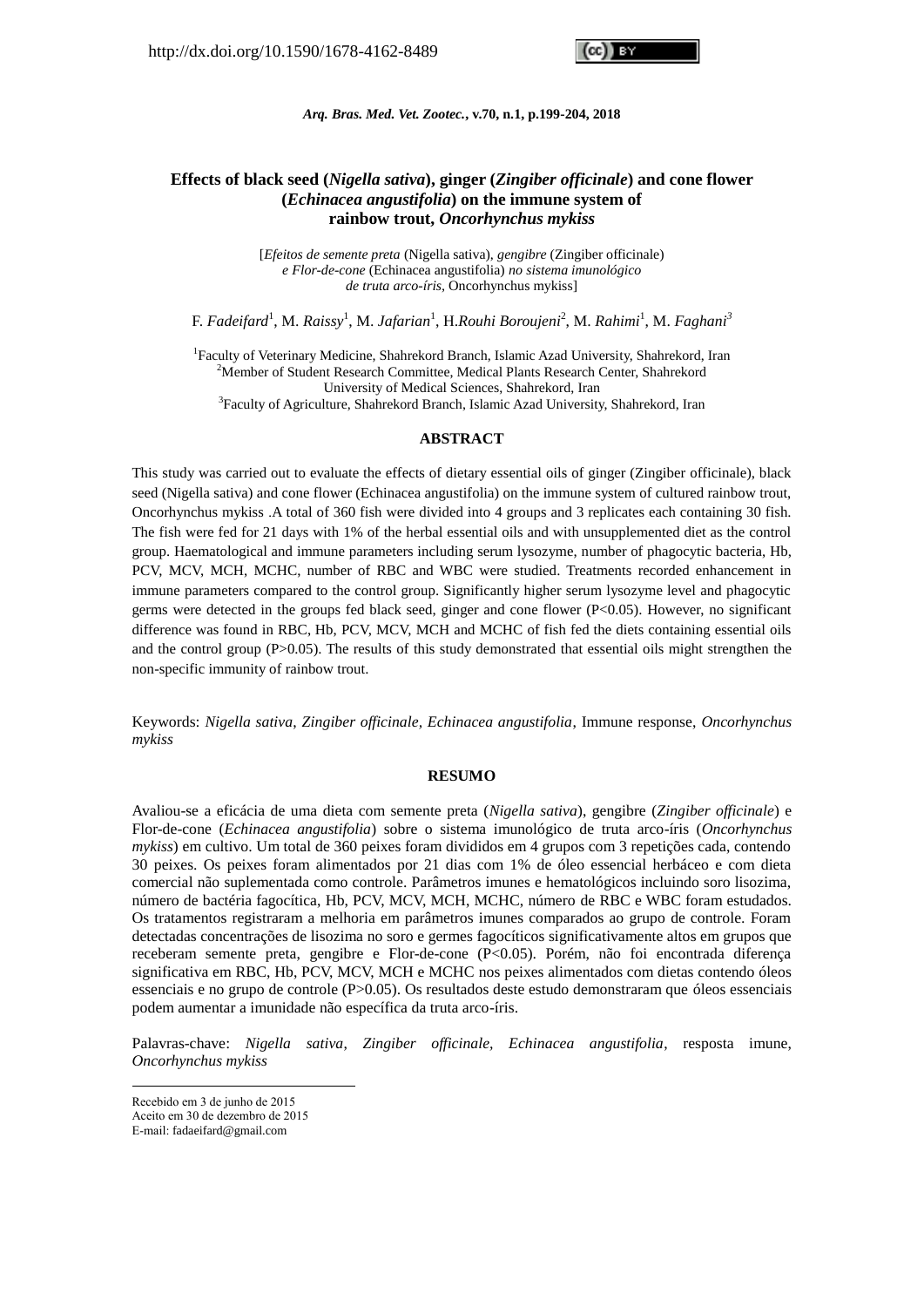# **INTRODUCTION**

Rainbow trout is one of the most important cultivated fish and is the most common cultivated species in many countries including Iran. In recent years, weak management of fish farms and intensively cultured fisheries has caused severe infectious diseases among fishes. A number of approaches have been applied to control the pathogens in fish farms including disinfection, chemotherapy and using antibiotics (Raissy and Ansari, 2011). Nevertheless, there are numerous harmful effects related to the excessive usage of antibiotics and disinfectants, which include some effects of residues in fish meat on consumers' health and environmental hazards in waterborne applications. (Seung-Cheol et al., 2007).

On the other hand, the use of antimicrobials is not acceptable due to the potential for development of microbial resistance which may transfer to other bacterial species (Raissy and Ansari, 2011). Another approach to control and prevent the diseases in cultured fish is the application of immunostimulants to enhance the immune responses in a nonspecific manner (Seung-Cheol *et al.,* 2007). Resistance to infectious diseases is increased by using immunostimulants which not only stimulate the acquired immune system but also enhance innate immune responses. (Dugenci et al., 2003).

The use of immunostimulants in aquaculture is considered a modern and suitable alternative to antibiotics.

These compounds are categorized into different classes such as bacteria or bacterial products, vaccines, immune system enhancing drugs, cytokines, lactoferin, lectins, animal and plant extracts (Mulero *et al.,* 1998; Yin *et al.,* 2006). These substances have been found to enhance non-specific immune responses through different pathways such as affecting phagocytic cell activity, natural killer cell activity, lysozyme levels, complement levels and immunoglobulin M (IgM) levels (Dugenci *et al.,* 2003). Some of immune enhancers have been reported to confer a degree of protection against important fish pathogens such as *Vibrio anguillarum*, *Aeromonas salmonicida* or *Yersinia ruckeri* (Mulero *et al.,* 1998; Baulny, 1996). However, some of these compounds could not be used because of some limitations such as high cost, limited effectiveness, low absorption and accumulation in fish body (Dugenci *et al.,* 2003).

Various medicinal plants and their derivatives are known for their immunostimulating characteristics. *Nigella sativa*, *Zingiber officinale*  and *Echinacea angustifolia* are known to have many therapeutic properties in traditional medicine (Salem and Hossain, 2000). Their antibacterial, anthelmentic, antidiabetic, antioxidant and anti-inflammatory effects in animals have been investigated (Kanter *et al.,*  2003; Alishahi and Mesbah, 2012; Diab *et al.,*  2008; John *et al.,* 2007), however, the effect of these plants on the immune system of rainbow trout is not well studied.

Therefore, the aim of this work was to study the effects of essential oil of *Nigella sativa*, *Zingiber officinale* and *Echinacea angustifolia* added to the diet on the hematological and immune parameters of rainbow trout.

### **MATERIALS AND METHODS**

A total of 360 healthy rainbow trout with average weight of 90±5 g were obtained from a local fish farm in Chaharmahal va Bakhtiari Province, Iran and acclimatized in aerated ponds for two weeks (water temperature:  $12.8 \pm 1\degree$ C, DO:  $7.6 \pm 0.2$ mg L<sup>-1</sup>, pH: 7.3 $\pm$ 0.3, Ammonia: 0.002 $\pm$ 0.0004mg L<sup>-</sup> <sup>1</sup>, Nitrite:  $0.01 \pm 0.005$  mg L<sup>-1</sup>). The fish were then randomly divided into four groups, each comprising of 90 fish *(30 per replicate)*. Fish were fed a commercial diet three times daily for a period of 21 days. The essential oils were added to the experimental diet at a level of 1g/100g of diet. At the end of the study, fish were anaesthetized with clove oil  $(150mg L<sup>-1</sup>)$  and blood samples were collected by caudal vein puncture. Half of each blood sample was transferred to a sterile vial containing heparin and kept at 4°C for hematological analysis. Another half allowed to clot for 2h at 4°C. The serum was separated after centrifuging at 2000 rpm for 10min and stored at -20°C.

Hematological parameters were determined according to routine laboratory techniques. The red blood cells  $(RBC \times 10^6 \mu l)$  and total leukocyte count (WBC $\times$ 10<sup>4</sup> $\mu$ l) were determined manually by haemocytometer with Hayem solution as diluent. The haemoglobin level (g dL-1) was determined with a spectrophotometer at 540 nm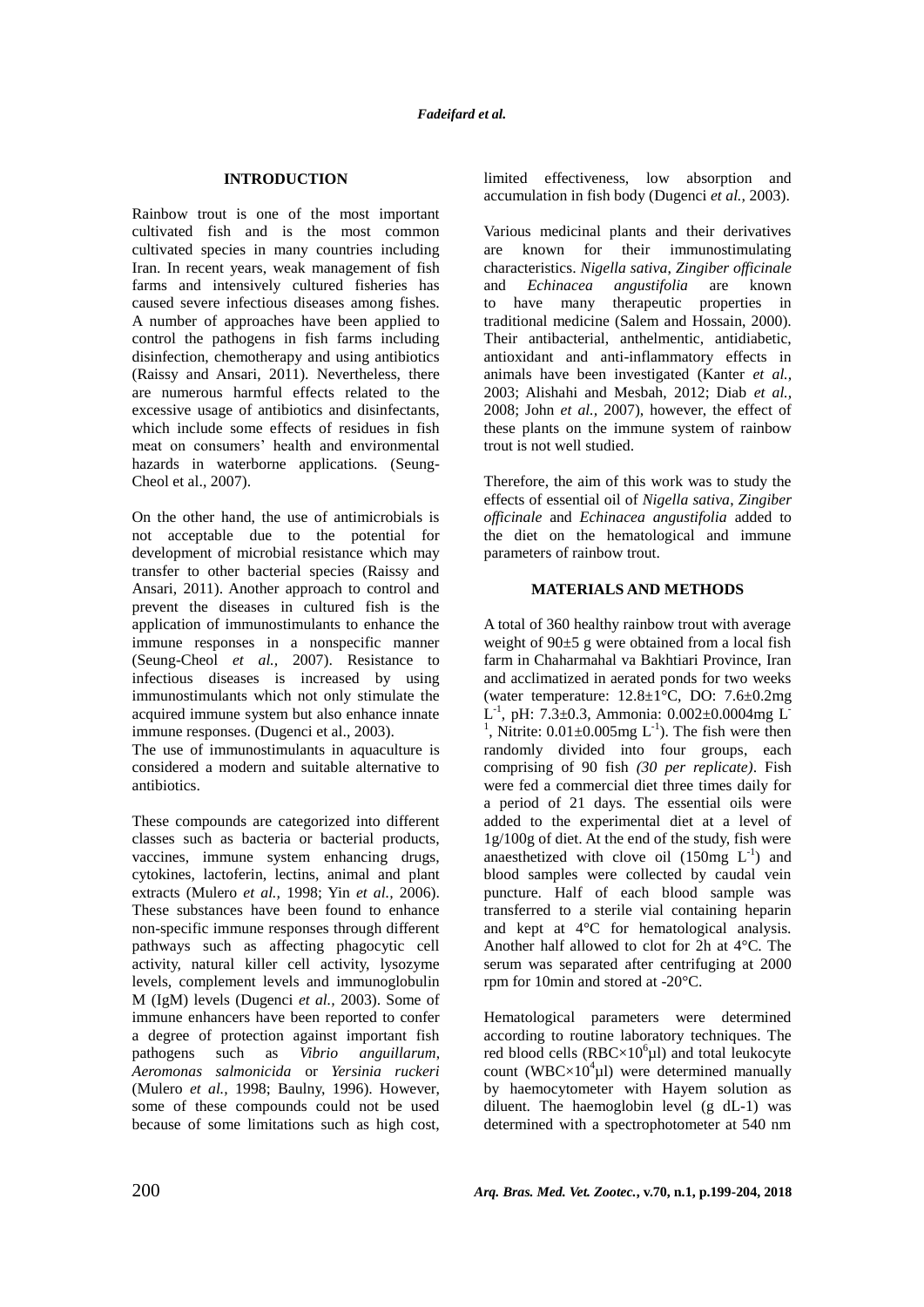by the cyamethaemoglobin method. Hematocrit (%) was determined by using microhaematocrit heparinized capillary tubes of 75µl volume and microhaematocrit centrifuge at 7000g for 10 min (Blaxhall and Daisley, 1973).

Differential counting of white blood cells was performed after preparation of blood smear slides that stained with Wright-Giemsa. The Percentage of each WBC type was computed in at least 100 white blood cells under a light microscope (Hoseinifar *et al.,* 2010). The red blood cell indices including the mean values of cell haemoglobin (MCH, pg), cell hemoglobin concentration (MCHC, %), and cell volume (MCV, fL) were calculated according to Wintrobe (1993).

Phagocytosis activity of white blood cells was determined by spectrophotometer according to the method of Seeley *et al.* (1990). This method is based on the measurement of congo redstained yeast cells (*Saccharomyces cerevisiae*) that have been phagocytosed by WBC. Yeast cells were stained by congo red and autoclaved, then a suspension of yeast: leukocyte with a 40:1 ratio was prepared. In the next stage, 250µl of the WBC solution was added to 500µl of the suspension and incubated for 60 min at room temperature. One ml of percoll (1.055) was injected into the bottom of each micro tube after adding 1ml of ice-cold HBSS. In order to separate leukocytes from yeast, samples were centrifuged at 850 rpm for 5 min. Then Leukocytes were collected and washed twice in HBSS for two times. Subsequently, the collected leukocytes were incubated at 37°C overnight after re-suspending in 1ml trypsin-EDTA solution (5.0g/l trypsin and 2.0g/l EDTA, Sigma). Finally, the samples' absorbance was measured at 510nm using trypsin-EDTA as a blank.

Turbidimetric method described by Ellis et al. (1990) was used to measure lysozyme activity of the obtained serum samples. Briefly, 250mL-1 of each serum sample was added to aliquots (1.75mL-1) of Micrococcus lysodeikticus (Sigma, USA) suspension (0.375mg mL-1, 0.05 M PBS, pH 6.2). Measurement of the samples' OD was carried out at 670nm after 15 and 180s by spectrophotometer (Eppendorf, Germany). One unit of lysozyme activity was defined as the amount of enzyme that caused a decrease in absorbance of 0.001.

The results were analyzed by one-way analysis of variance (ANOVA). Tukey's test was used to compare values by SPSS 18.0 statistical software (SPSS Inc., USA). The differences were considered statistically significant when  $P \le 0.05$ .

### **RESULTS**

The effects of the essential oils on blood cells, Hb, MCV, MCH, MCHC, hematocrit, serum lyzosyme and phagocytic activity are given in Tab. 1 and Tab. 2. According to the results, lysozyme level in the fish fed the essential oils were found to be significantly higher than the control group  $(P<0.05)$ . The number of phagocytic germs in treatments were also significantly higher than the control group (P<0.05). Although leukocyte level in different groups was not significantly different, the percent of neutrophils and lymphocytes were found to be higher in the fish fed *Nigella sativa* diet comparing the control group  $(P<0.05)$ . There was no significant difference in haematological parameters including RBC, Hb, PCV, MCV, MCH and MCHC of fish fed the diets containing essential oils and the control group (P>0.05).

|                               | Lysozyme<br>(unit/ml) | Lymphocyte<br>(% ) | Neutrophil<br>(% ) | Basophil<br>(% ) | Eosinophil<br>(% ) | Number of<br>phagocytic |
|-------------------------------|-----------------------|--------------------|--------------------|------------------|--------------------|-------------------------|
|                               |                       |                    |                    |                  |                    | germs                   |
| <i>Nigella</i><br>sativa      | $28.8 \pm 9.1a$       | $72.8 \pm 2.6a$    | $21.5 \pm 3.7$     | $0.5 \pm 0.02a$  | $1.6 \pm 0.5a$     | $17.6 \pm 5.1a$         |
| Echinacea<br>angustifolia     | $23.3 \pm 9.1a$       | $75 \pm 2.1$ ab    | $17.5 \pm 1.8a$    | $0.6 \pm 0.5a$   | $1.8 \pm 0.5$ b    | $19.5 \pm 4.8a$         |
| <i>Zingiber</i><br>officinale | $28.6 \pm 7.6a$       | $75 \pm 2.9$ ab    | $18.4 \pm 2.9a$    | $0.6 \pm 0.5a$   | $1.7 \pm 0.5a$     | $20.7 \pm 3.8a$         |
| Control                       | $20.3 \pm 19.6 b$     | $76.5 \pm 3.3 b$   | $17.6 \pm 2.6a$    | $0.5 \pm 0.05a$  | $1.5 \pm 0.5a$     | $12.5 \pm 3.8b$         |

| Table 1. Immunological parameters in fish fed diets containing essential oils and control group |  |
|-------------------------------------------------------------------------------------------------|--|
|                                                                                                 |  |

Different letters indicate statistically significant differences for multiple comparisons within a parameter (P=0.05).

*Arq. Bras. Med. Vet. Zootec.***, v.70, n.1, p.199-204, 2018** 201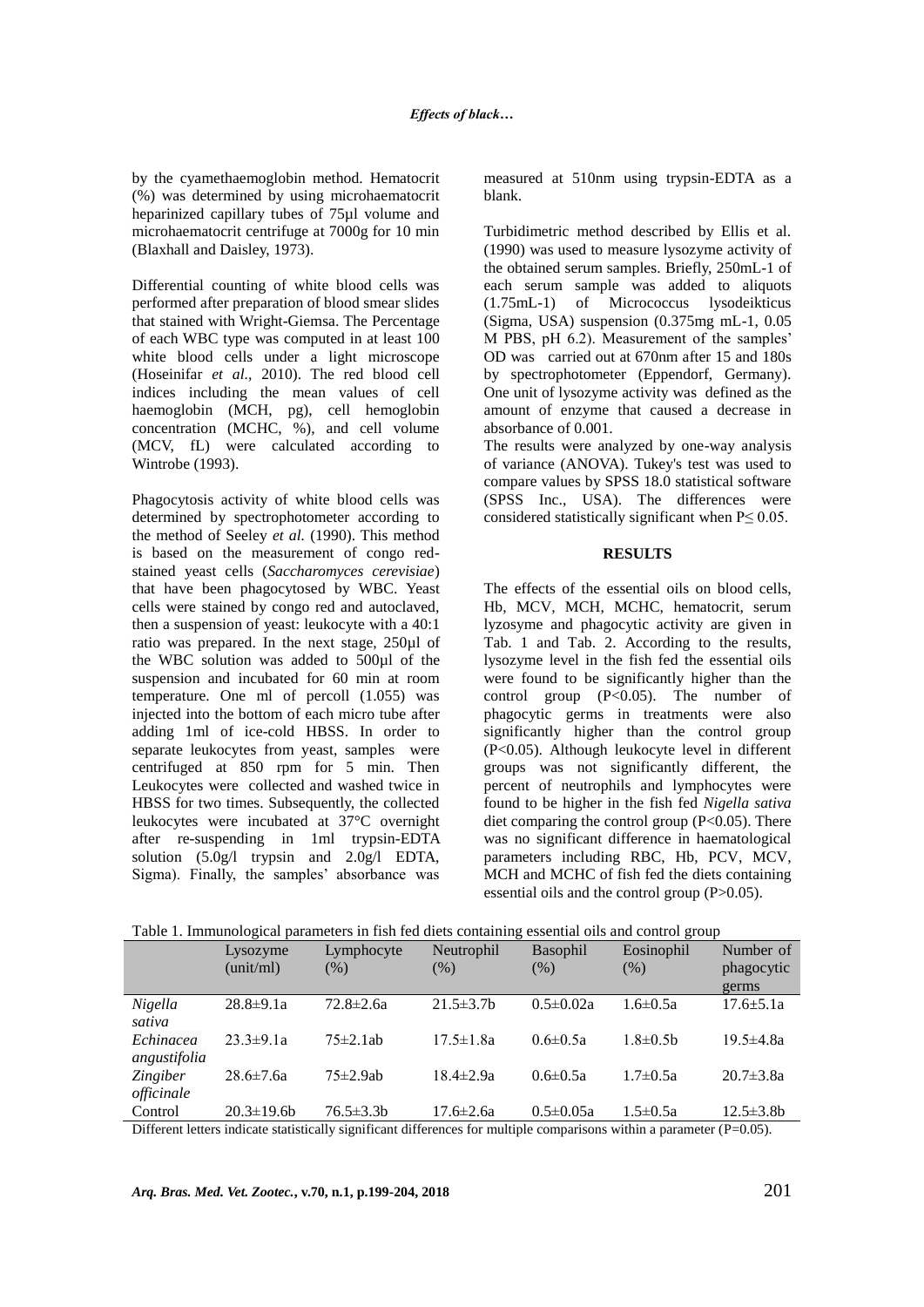## *Fadeifard et al.*

|                 | <b>WBC</b>      | <b>RBC</b>     | Hb               | $PCV$ $(\% )$   | MCV(fL)                            | <b>MCH</b>      | <b>MCHC</b>                     |
|-----------------|-----------------|----------------|------------------|-----------------|------------------------------------|-----------------|---------------------------------|
|                 | $(10^{3})$      | $(10^6)$       | $(g dL-1)$       |                 |                                    | (pg)            | (g/dL)                          |
| Nigella         | $16.2 \pm 0.1a$ | $3.5 \pm 0.4a$ | $10.3 \pm 0.4a$  | $41.1 \pm 5.4a$ | $115.1\pm9.2a$                     | $29.2 \pm 3.4a$ | $25.4 \pm 2.8a$                 |
| sativa          |                 |                |                  |                 |                                    |                 |                                 |
| Echinacea       | $17.1 \pm 0.2a$ | $3.7\pm0.2a$   | $9.6 \pm 0.5a$   | 41.8±2.9a       | $114.2 \pm 12.5a$                  |                 | $28.2 \pm 4.3a$ $24.7 \pm 3.3a$ |
| angustifolia    |                 |                |                  |                 |                                    |                 |                                 |
| <i>Zingiber</i> | $18.6 \pm 3.2a$ | $3.3 \pm 0.3a$ | $9.4 \pm 0.6a$   | $39.7 \pm 4.4a$ | $117.9 \pm 20.3a$                  |                 | $29.3 \pm 3.1a$ $24.9 \pm 4.1a$ |
| officinale      |                 |                |                  |                 |                                    |                 |                                 |
| Control         | $16.3 \pm 9.5a$ | $3.3 \pm 0.4a$ | $10.03 \pm 0.7a$ |                 | $39.3 \pm 4.5a$ $113.6 \pm 22.08a$ | $28.2 \pm 5.2a$ | 24.1 $\pm$ 4.3a                 |
|                 |                 |                |                  |                 |                                    |                 |                                 |

Table 2. Hematological parameters in fish fed diets containing essential oils and control group

Different letters indicate statistically significant differences for multiple comparisons within a parameter (P=0.05).

#### **DISCUSSION**

The application of medicinal plants and their derivates as immunostimulants in fish culture is an effective and safe method to enhance the immune responses against pathogens during periods of stress, such as intensive farming culture, grading, vaccination and reproduction. Hematological parameters provide an index of the physiological status of fish. The number of red blood cells, leukocytes, hematocrit and hemoglobin are from the tests that could be performed in fish farms to evaluate the health status of the stock. In this study both hematological and immunological parameters of rainbow trout fed the diet containing *Nigella sativa*, *Zingiber officinale* and *Echinacea angustifolia* were studied.

The results of this study revealed that feeding rainbow trout with 1% dose of black seed, ginger and cone flower for 21 days stimulates some non-specific immune parameters which is in agreement with the results of other studies (Dugenci *et al.,* 2003; Altinterim and Dorucu, 2013; Awad *et al.,* 2013; Haghighi and Sharif Rohani, 2013). Altinterim and Dorucu (2013) reported the Immunostimulatory effects of black seed administered by different methods in rainbow trout. According to their results, smearing the extracts up the lateral line of fish is the most efficient method to enhance immune parameters comparing to ip-injection and dietary supplementation as the highest levels of red and white blood cells, PCV and NBT were observed in directly exposed fish.

In the current study, neutrophil population in fish which received essential oils were higher than the control group. Neutrophils in the black seed group were found to be statistically higher than other groups ( $P \le 0.05$ ). Neutrophils play a critical role in non-specific defense mechanisms in fish. These cells increase during infectious diseases and directly attack microorganisms and other foreign toxic materials. It seems that an increase in neutrophil population is a similar pathway to some medicinal plants to enhance non-specific immune system as the use of nettle has resulted in a significant increase in the number of neutrophils after 4 weeks. Haghighi and Sharif Rouhani (2013) reported an increase in neutrophil population in rainbow trout fed ginger compared to the control group. Awad and Austin (2010) also reported an enhancement in rainbow trout neutrophil population after feeding with lupine, mango and nettle. Similar results have been reported by Binaii *et al.* (2014). Despite the increase of neutrophils, leukocyte levels in fish fed the herbal essential oil added diet were not significantly different compared to the control group. Statistically significant differences (P≤0.05) between phagocytic activity of blood leukocytes in experimental groups and the control group confirming previous findings. A variety of medicinal plants are known to stimulate phagocyte cells including ginger, garlic, curcumin and turmeric (Dugenci *et al.,* 2003). However, no previous study on the effects of ginger, black seed and cone flower on phagocytic activity of leukocytes in rainbow trout was found. The increase in the number of neutrophils and also the phagocytosis ability will result in significant enhancement of the immune system of fish.

Serum lysozyme is an important component in the immune system of fish, lysing peptidoglycan layer of Gram-positive and some Gram-negative bacteria. It also has an important role in the activation of phagocyte cells by acting as an opsonin (Bilen *et al.,* 2011).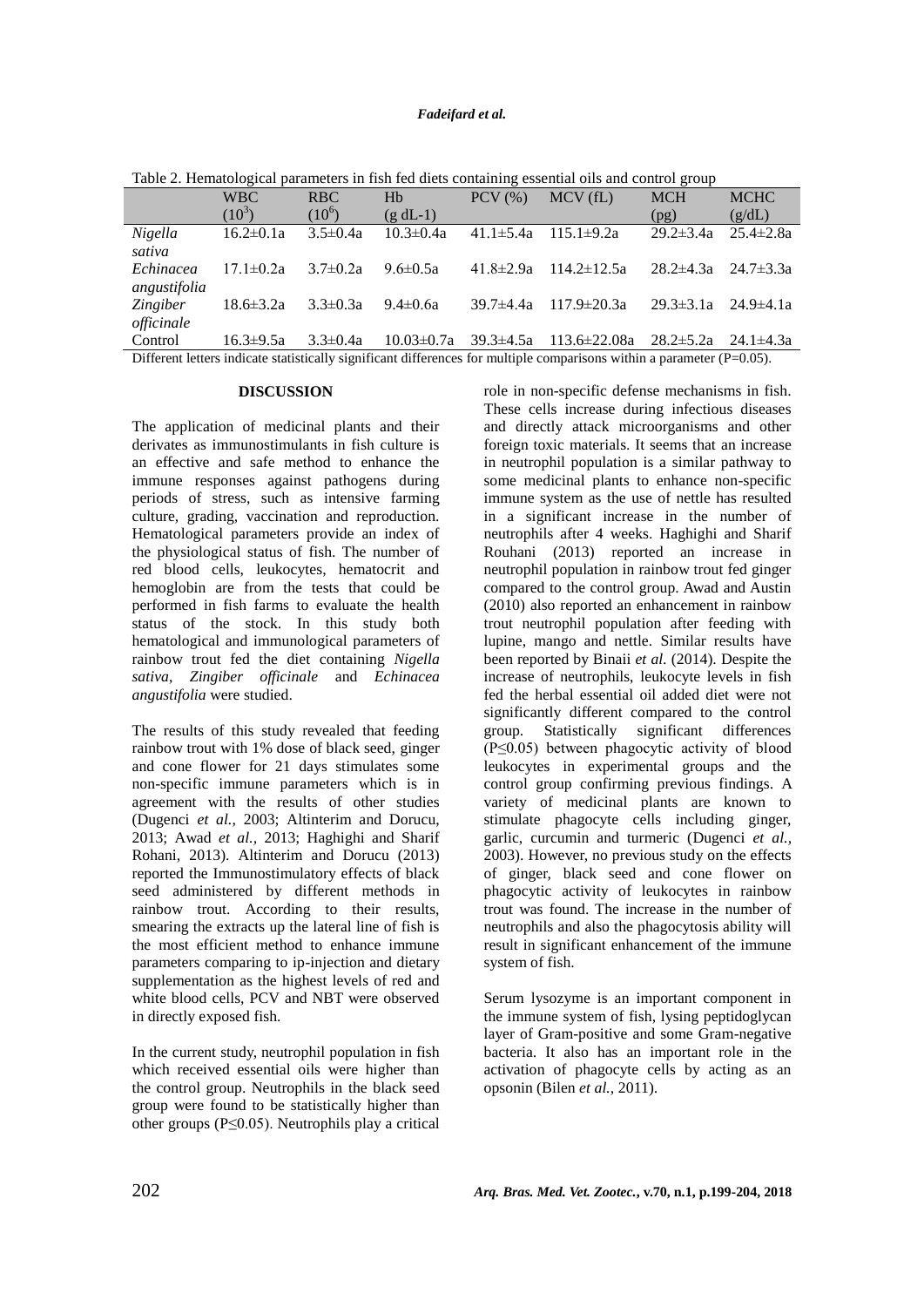The results of this study revealed a significant increase in serum lysozyme levels in fish fed the diet containing the essential oils compared to the control group (P<0.05). Similar results were reported by Awad *et al.* (2013) as feeding rainbow trout with black seed oil for two weeks led to significant enhancement in serum lysozyme. The lysozyme level was found to be increased with dietary *Cotinus coggyria* and *Zingiber officinal* in rainbow trout (Bilen *et al.,* 2011).

The increase of hemoglobin and hematocrit levels have been reported in rats fed black seed (Zaoui *et al.,* 2002). In this study, no statistical differences were found in haematological parameters including RBC, Hb, MCV, MCH, MCHC and Hct levels between fish fed the essential oil supplemented diet and the control group  $(P>0.05)$ .

## **CONCLUSION**

The results of this study indicate that *Nigella sativa, Zingiber officinale* and *Echinacea angustifolia* essential oils are able to enhance some non-specific immune parameters in rainbow trout. However, further studies should be done to determine the optimal dose, effects in combination with other immunostimulants and treatment duration. In general, this study suggests that herbal essential oils can be applied to increase the immune system of rainbow trout.

#### **REFERENCES**

ALISHAHI. M.; MESBAH, M. Effects of *Viscum album* and *Nigella sativa* extracts on survival rate, growth factors and resistance to *Aeromonas hydrophila* infection in gold fish (*Carassius auratus*). *J. Vet. Res.*, v.67, p.285- 290, 2012.

ALTINTERIM, B.; DORUCU, M. The effects of *Nigella sativa* oil on the immune system of rainbow trout with different application methods. *J. Fish. Sci*., v.7, p.209-215, 2013.

AWAD, E.; AUSTIN, B. Use of lupin, *Lupinus perennis*, mango, *Mangifera indica*, and stinging nettle, *Urtica dioica*, as feed additives to prevent *Aeromonas hydrophila* infection in rainbow trout, *Oncorhynchus mykiss* (Walbaum). *J. Fish Dis.*, v.33, p.413-420, 2010.

AWAD, E.; AUSTIN, D.; LYNDON, A.R. Effect of black seed oil (*Nigella sativa*) and nettle extract (Quercetin) on enhancement of immunity in rainbow trout, *Oncorhynchus mykiss* (Walbaum). *Aquaculture*, v.388-391, p.193-197, 2013.

BAULNY, M.; QUENTEL, C.; FOURNIER, V. *et al.* Effect of long-term oral administration of β-glucan as an immunostimulant or an adjuvant on some non-specific parameters of the immune response of turbot *Scophthalmus maximus*. *Dis. Aquat. Org.*, v.26, p.139-147, 1996.

BILEN, S.; BULUT, M.; BILEN, M.A. Immunostimulant effects of *Cotinus coggyria* on rainbow trout (*Oncorhynchus mykiss*). *Fish Shellfish Immunol.*, v.30, p.451-455, 2011.

BINAII, M.; GHIASI, M.; VAHIDFARABI, S.M. *et al*. Biochemical and hematoimmunological parameters in juvenile beluga (*Huso huso*) following the diet supplemented with nettle (*Urtica dioica*). *Fish Shellfish Immunol.*, v.36, p.46-51, 2014.

BLAXHALL, P.C.; DAISLEY, W. Routine haematological methods for use with fish blood. *J. Fish Biol*., v.5, p.771-781, 1973.

DIAB, A.S.; ALY, S.M.; JOHN, G. *et al.* Effect of garlic, black seed and Biogen as immunostimulants on the growth and survival of Nile tilapia, *Oreochromis niloticus* (Teleostei: Cichlidae) and their response to artificial infection with *Pseudomonas fluorescens*. *Afr. J. Aquat. Sci*., v. 33, p.63-68, 2008.

DUGENCI, S.K.; ARDA, N.; CANDAN, A. Some medicinal plants as immunostimulant for fish. *J. Ethnopharmacol*., v.88, p.99-106, 2003.

ELLIS, A.E. Lysozyme assay. In: STOLEN, J.S.; FLETCHER, T.C.; ANDERSON, D.P. *et al. Techniques in fish immunology.* New Jersey: SOS Publications, 1990. p.101-103.

HAGHIGHI, M.; SHARIF ROHANI, M. The effects of powdered ginger (*Zingiber officinale*) on the haematological and immunological parameters of rainbow trout *Oncorhynchus mykiss. J. Med. Plant Herbal Ther. Res*., v.1, p.7-12, 2013.